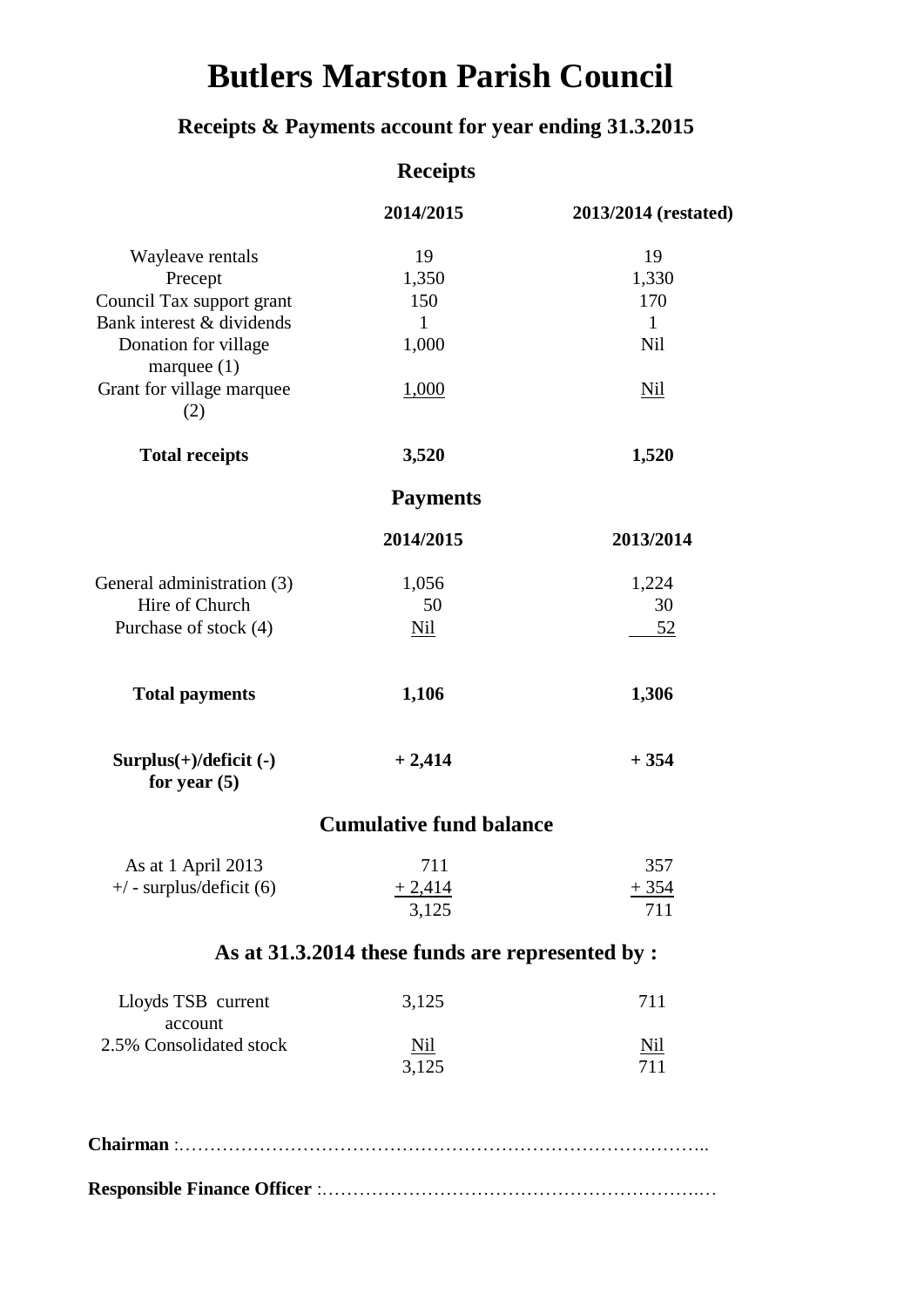# **Butlers Marston Parish Council**

#### **Receipts 1.4.2014 – 31.3.2015**

| <b>Date</b> | <b>Description</b>  | Amount   |
|-------------|---------------------|----------|
| 5.4.2013    | Dividend            | 0.26     |
| 25.4.2013   | Precept             | 600.00   |
| 25.4.2013   | Council tax support | 150.00   |
|             | grant               |          |
| 5.7.2013    | Dividend            | 0.26     |
| 26.9.2013   | Precept             | 750.00   |
| 7.10.2013   | Dividend            | 0.26     |
| 6.1.2014    | Dividend            | 0.26     |
| 9.1.2014    | Wayleave rental     | 19.43    |
| 26.1.2014   | WCC grant           | 1,000    |
| 23.3.2014   | Donation (village)  | 1,000    |
|             | marquee)            |          |
|             | Total               | 3,520.47 |

#### **Details of expenditure on general administration**

| Subscription to Warks & West Midlands association of local councils | 92.00    |
|---------------------------------------------------------------------|----------|
| Insurance & insurance tax                                           | 243.80   |
| Clerks salary                                                       | 560.00   |
| PAYE on clerks salary                                               | 140.00   |
| Photocopying                                                        | 8.80     |
| Internal auditor's fee                                              | 12.00    |
| Hire of church                                                      | 50.00    |
| <b>Total</b>                                                        | 1,106.60 |

#### **Payments 1.4.2014 – 31.3.2015**

| <b>Date</b> | <b>Description</b>                        | Amount   | <b>Cheque number</b> |
|-------------|-------------------------------------------|----------|----------------------|
| 19.5.2104   | Zurich Municipal<br>Insurance             | 243.80   | 350                  |
| 19.5.2014   | WALC subscription                         | 92.00    | 351                  |
| 10.9.2014   | Photocopying                              | 8.80     | 352                  |
| 12.11.2014  | Clerk's fees                              | 560.00   | 353                  |
| 12.11.2014  | PAYE on clerk's fees                      | 140.00   | 354                  |
| 1211.2014   | Hire of church – Feb<br>$2014 - Nov 2014$ | 50.00    | 355                  |
| 13.1.2015   | Internal Audit fees                       | 12.00    | 356                  |
|             | <b>Total</b>                              |          |                      |
|             |                                           | 1,106.60 |                      |